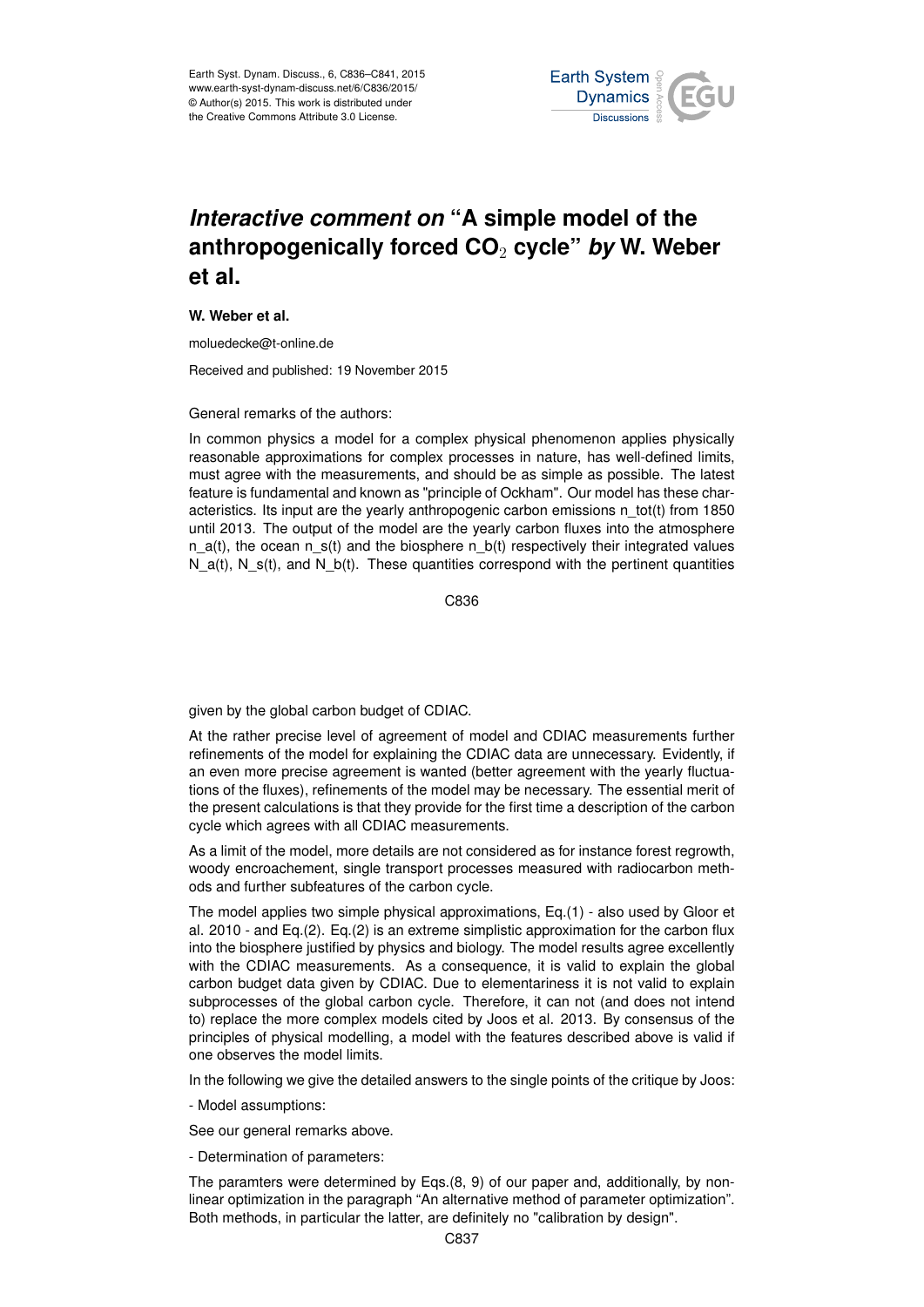- The flawed concept of a single pertuurbation life time:

Our model is not in conflict with the radiocarbon observations because these quantities are not parts of the model. Further, it is not in conflict with observations because the agreement of the model results and the global budget data of CDIAC is excellent. This agreement does not confine to the atmospheric carbon record alone but does extend to the sinks in the ocean and the biosphere.

We agree that more than one single perturbation life time is justified by the measurements which are cited by the referee. However, for the measurements of CDIAC – and our model can only give these main quantities of the global carbon cycle – one single perturbation lifetime is obviously sufficient. More than one perturbation life time cannot improve the agreement with the measurements.

- Wrong implementation of the Impulse Response experiment:

We were not members of the intercomparison project of Joos et al. (2013). Therefore, we could not have made a wrong implementation of the theoretical calculation of the impulse response. We applied a 100 GtC impulse in the year 2010 and kept the anthropogenic carbon emissions constant on a 10 GtC/yr level, following the description in the paper of Joos et al. (2013). If this implementation is not sufficient for a comparison with other models, we ask politely the referee for details. Fig. 5 in our paper shows our result which can easily be validated with a simple computer code, even with EXCEL.

- No independent observational data used to evaluate the model:

As already mentioned, details as radiocarbon fluxes by bomb tests, are beyond the limits of our simple model and, therefore, cannot evaluate it.

Further comments / a few other wrong statements in the manuscript:

- P2045, line 8-10:

The first openly available carbon budget by CDIAC was published and available in

C838

the internet in the year 2009. From the references given by the referee only Eby et al. (2013) could have made a comparison with the CDIAC data given the publication dates of the papers. However, Eby et al. (2013) show in Fig. 5 a,b, c of their paper the land to atmosphere carbon flux, the flux to the atmosphere and the accumulated atmospheric flux evaluated from different models, all with substantial deviations each from other. In Fig. 5 b only a black line indicates fossil fuel emission estimates from Boden et al. (2012) (data source CDIAC), in Fig. 5 c a further black line the LUC flux estimate from Houghton (2008). No systematic comparison with the complete CDIAC data set (fluxes to atmosphere, ocean and biosphere and their integrated values) is given in the Eby paper. Therefore, the pertinent statement in our paper is correct.

- P2045, line 14:
- "circulation" to "cycle" will be corrected.
- P2045, line 22:
- will be corrected.
- P2045, line 26:
- will be corrected.
- P2046, line 6:

We see nothing wrong in our formulation. Due to the very similar 12C partial pressures of the atmosphere and the ocean surface layer it is evident that there is always a 12C flux in both directions. However, the flux of 14C at the high concentrations caused by bomb tests dwarfed the 14C flux from the ocean into the atmosphere.

- P2049:

Ressources, methane clathrates, tar sands a.s.o. are speculations. We refer in our paper explicitely to reserves but will make an additional remark in the final version about the different situation concerning ressources.